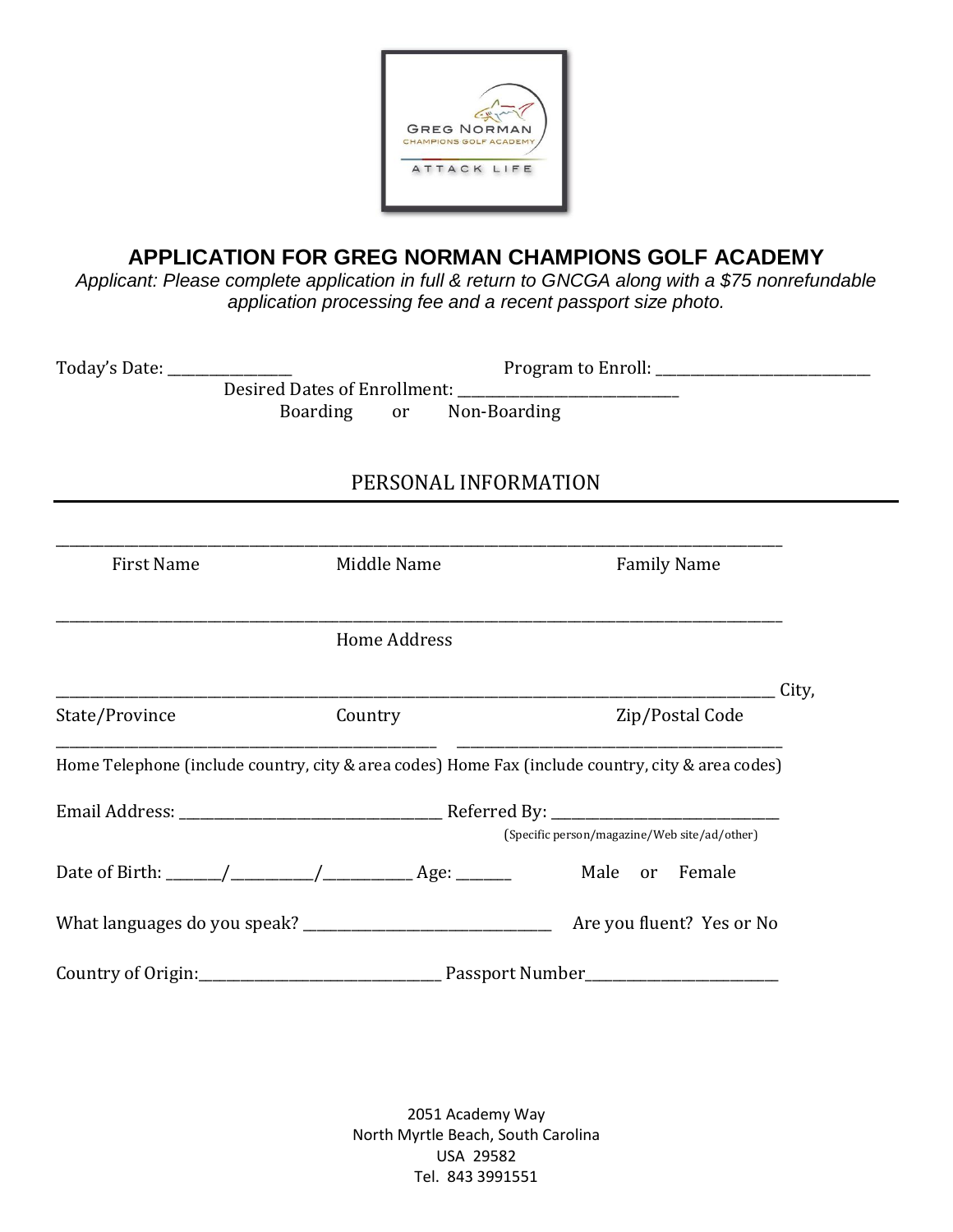

## **FAMILY INFORMATION**

| <b>Parent/Guardian (Father)</b> | <b>Parent/Guardian (Mother)</b> |                                                                                                     |  |
|---------------------------------|---------------------------------|-----------------------------------------------------------------------------------------------------|--|
|                                 |                                 |                                                                                                     |  |
|                                 |                                 |                                                                                                     |  |
|                                 |                                 |                                                                                                     |  |
|                                 |                                 |                                                                                                     |  |
|                                 |                                 |                                                                                                     |  |
|                                 |                                 |                                                                                                     |  |
|                                 |                                 |                                                                                                     |  |
|                                 |                                 |                                                                                                     |  |
|                                 |                                 |                                                                                                     |  |
|                                 |                                 |                                                                                                     |  |
|                                 |                                 | City, State, Zip: ___________________________________City, State, Zip: ____________________________ |  |
|                                 |                                 |                                                                                                     |  |
|                                 |                                 | <b>Business</b>                                                                                     |  |
|                                 |                                 |                                                                                                     |  |

Name: \_

(Note: If you need more space to complete the information below, please attach additional pages)

OBJECTIVES: List two short-term goals and two long-term goals. Please be specific.

Short-Term:

Long-Term:

2051 Academy Way North Myrtle Beach, South Carolina USA 29582 Tel. 843 3991551